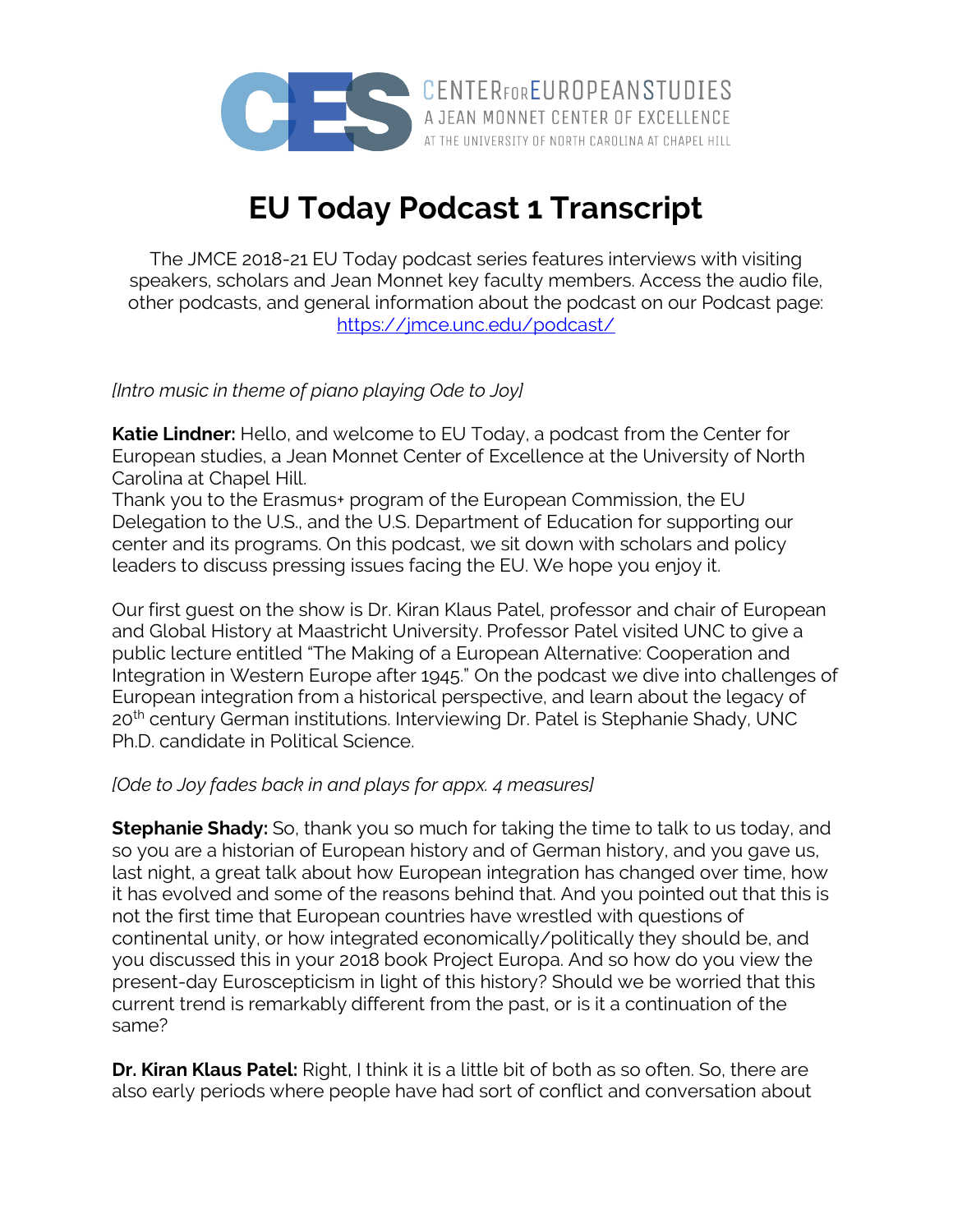

European integration. So, if you go back to the 1950s and 1960s the "choice for Europe," Andrew Moravcsik's term, wasn't clear to everybody. So, there were also people who hoped that the empires that most Western European countries had set up would be the way forward. And there were, on the other hand, also strong communist parties. For instance, in France and Italy 20-30 percent of people were voting for those. So those kinds of groups were quite skeptical of European integration.

Having said that, I think we are now living also in very different times, because there is a new level of mass-mobilization against European integration which wasn't really so much visible in earlier periods. So, there were moments of discontent, and many people accepted, or I should rather say tolerated European integration, or that they really supported it, but now we have new parties who really want to change the EU from within, or really want to leave the EU, as we for instance see with Brexit.

**Stephanie Shady:** Great, yes, and so, in line with this, how can we take this history and knowledge that this is not the first time, but maybe perhaps the first time were seeing this level of mass mobilization, what can we do as EU citizens or external observers in the U.S., of these European politics, how can we think about this history as we evaluate our stances toward European integration today?

**Dr. Patel:** I think from the perspective of history, we first need to get a better understanding of what this history is all about. Because I think to this day we have wildly simplistic accounts of the seven decades of European integration history. One the one hand, there is a very pro EU story which is that it did create peace and prosperity and that it was a quite straightforward solution to any of the problems of the time, and on the other hand you have the attemptive interpretation, where all the blame is basically put on European integration. And this is also what I'm trying to do in my book, is to produce and present a balanced account that really tries to show what European integration was, not really so much at the level of negotiations and international politics, but what it brought to people in the member states, and also beyond.

**Stephanie Shady:** Absolutely, you mentioned last night several institutions that get ignored in the classic story of EU integration in that path from the coal and steel community up to the EU, that, even as a political scientist focused on the European union, I wasn't very ware, because we are so focused on contemporary periods, so it was really interesting just to see all these other institutions that could have made it into that story that we hear today.

Apart from European integration, you've also written quite a bit about Nazism, and the rise of these parties, in the context of concerns about social welfare and looking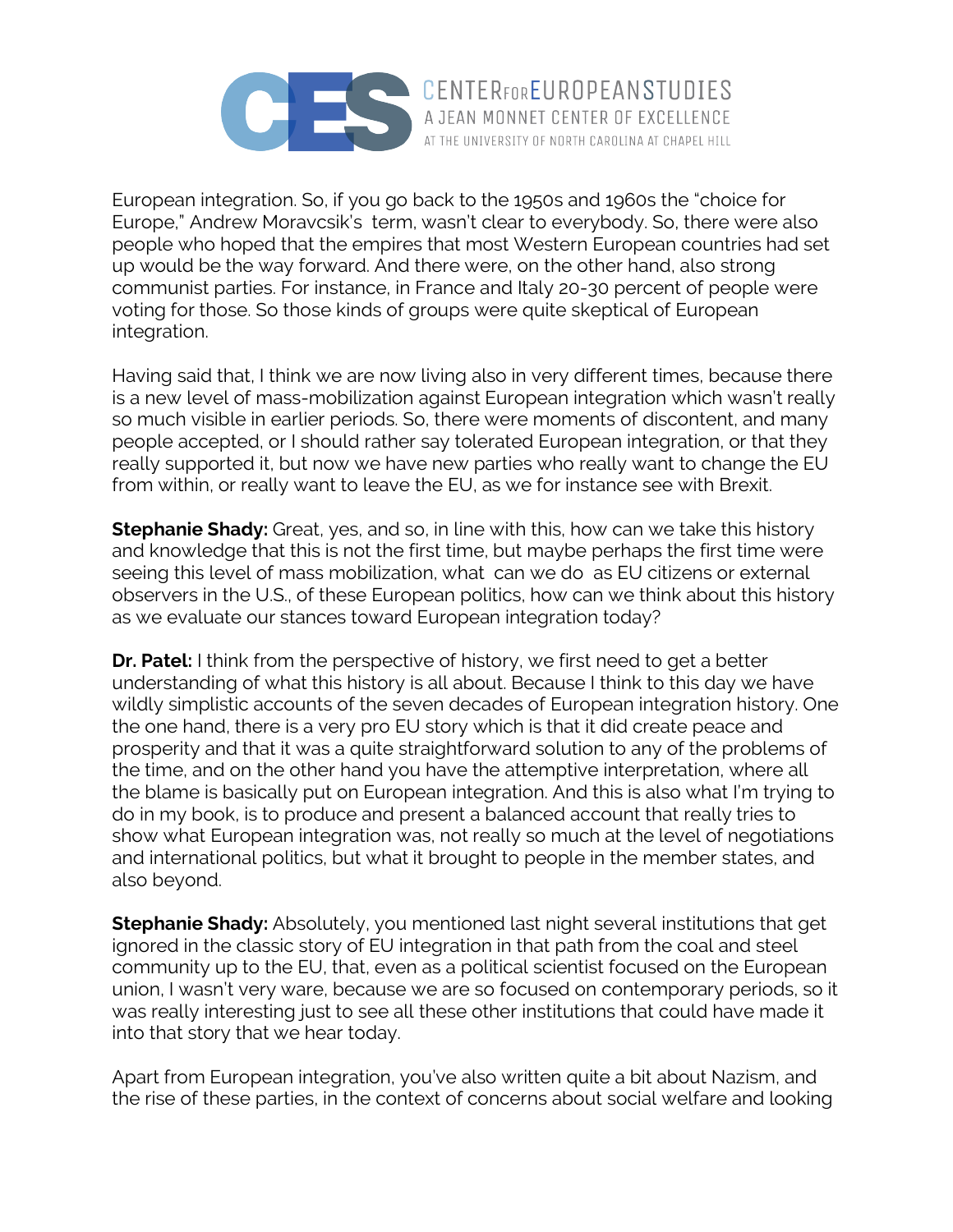

for responses to that. Looking today we've seen the quite a number of these radical nationalist parties, some ascribing to parts of Nazism themselves such as the Alternative for Germany, and Fidesz in Hungary. Do you see any parallels in the reasons that these parties are emerging historically in the time of Nazism and today, and what are some key differences between then and now?

**Dr. Patel:** I think there's always differences and similarities. We now are just at the end of a long period of economic problems and depression in many European countries and in the United States, and that has an impact on many discussions. So, the new level of populism that I think we see in many Western countries certainly has to do with these economic developments. But that is not the only thing, and I thin the EU is only one object of the criticism of these organizations. If you look at Turkey, India, or other countries that are obviously not part of the EU, you also get the rise of these rightist populist parties. So, in that sense I think that there is a broader story to be told.

What I find interesting is that in the 1930s, some of these rightist parties because you mentioned social policies, and advance is not the right word, but really pushing for certain kinds of social policies that also led to new forms of integration. Nazi Germany is a very interesting example in this context because we, of course, and rightly so, remember the persecution of the Jews, but on the other hand, they also created an in-group. The volksgenossen, the folk's group as they were called, in Nazi terminology, I.e. the Aryan part of the population, for which there were new offerings or social welfare benefits, and that was certainly part of the attraction of the regime. And what we see now in these parties in Poland, Hungary, elsewhere, and I don't want to say that they're exactly the same as the Nazi party, is that some of them also use that kind of approach. That they offer, for example the PiS party in Poland, new welfare benefits, old age pensions for instance for part of the population to also win more support for populist policies, this is not across the board, the AfD in Germany, for instance, is quite undecided about its social policy, and is quite vague to this day, about what its social policy should be. It started out from a very neoliberal position, and it is now moving in all kinds of directions, and the party is split in different factions anyway, and it still remains to be seen what kind of approach they will take there.

**Stephanie Shady:** Definitely, I know there are a couple of scholars out at Chapel Hill that talk about the extent to which these parties are forced to or not take positions on this dimension of contestation that they're not thinking about yet. If they emerge as a nationalist party, they can maybe ignore economic policy for a time, but eventually they're cornered into making a decision or taking a position.

**Dr. Patel:** I think that it's also good that existing parties push them hard to also be clear on what they would want on key policy choices, that easy answers can't be all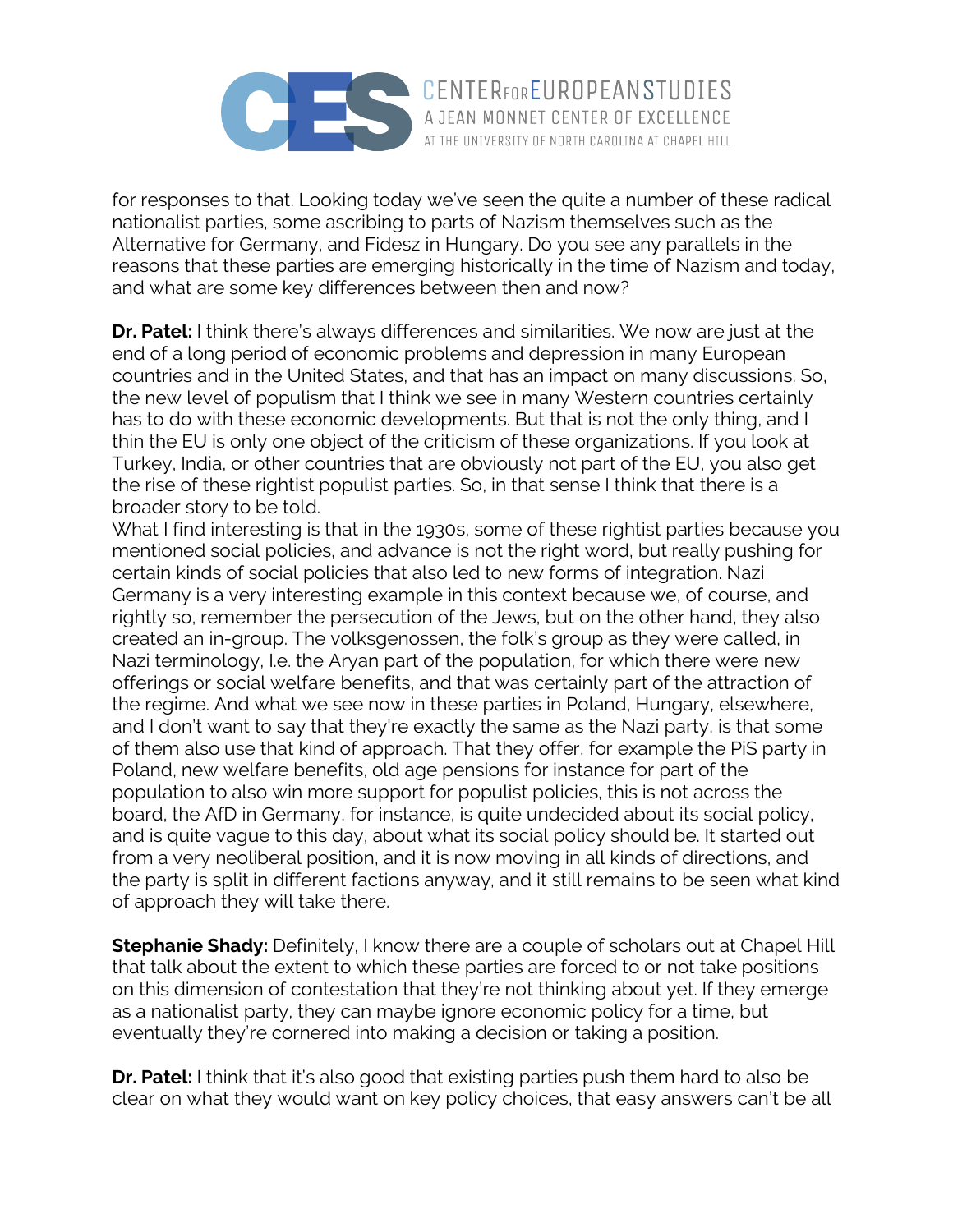

you get from these parties. Again, unfortunately I should also say while they gain support and are able to build up big party structures like AfD for instance, they're also able to define these policies more. So, it's on the one hand good that they're being cornered in and have to say what they want, but on the other, I think there might also be perils to set developments from the e the interwar years there.

AT THE UNIVERSITY OF NORTH CAROLINA AT CHAPEL HILL

**Stephanie Shady:** Definitely. So, in light of the role of Nazism clearly causing divisions among European countries with the world war, what do today's emerging nationalist parties do to pose challenges to the European integration project, and is there anything the e European leaders or the public can learn from the lessons of contestation against European closeness that might help them surmount these challenges today?

**Dr. Patel:** I think firstly, what we've seen over the past five or so years, is that quite a few of these populist parties re not openly anti-EU anymore, and I think this is also reflex to Brexit because there was before in the Netherlands and in quite a few other countries the debate of also leaving the European union. As an effect of Brexit and the level of contestation within the United Kingdom, I think quite a few of these political parties on the right particularly have decided to say, "well, we want to stay in, but we want to change the EU from within". You see that with Orban's Fidesz party, you see that with Matteo Salvini in Italy, you see that with quite a few of these others, and in that sense the European Parliament elections in May will be very important because I think what we'll see is more and more parties who want to remain part of the project of the European Union, but change it from within to a more sovereigntist as they would call it direction. So, in some sense that is a somewhat new direction, and also one where there isn't a clear parallel to the interwar years, because there wasn't an international forum, body or organization of similar strength to the EU today. So, what you had was the League of Nations, even if we now think it was more important than we thought, a comparably weak organization. In that sense, I think also, sometimes things are working out in new and different contexts, and history doesn't have a real quick answer for you there.

**Stephanie Shady:** Yeah, definitely, it's sort of interesting as maybe a place of optimism, that at least they want to work within the European institutions, that there is a norm that that is the way to conduct policy, even if it might not be a policy that every part of the public agrees with. I wanted to pick up on something interesting you mentioned that these parties are not always taking this anti-EU position. In the Chapel Hill Expert Survey, which studies these different parties in Europe, we see pretty low correlations of anti-EU integration and anti-immigration or other pronationalist policies, so it's not as clear-cut as one might think on the surface, that there is a lot of variation there, which is think is very interesting.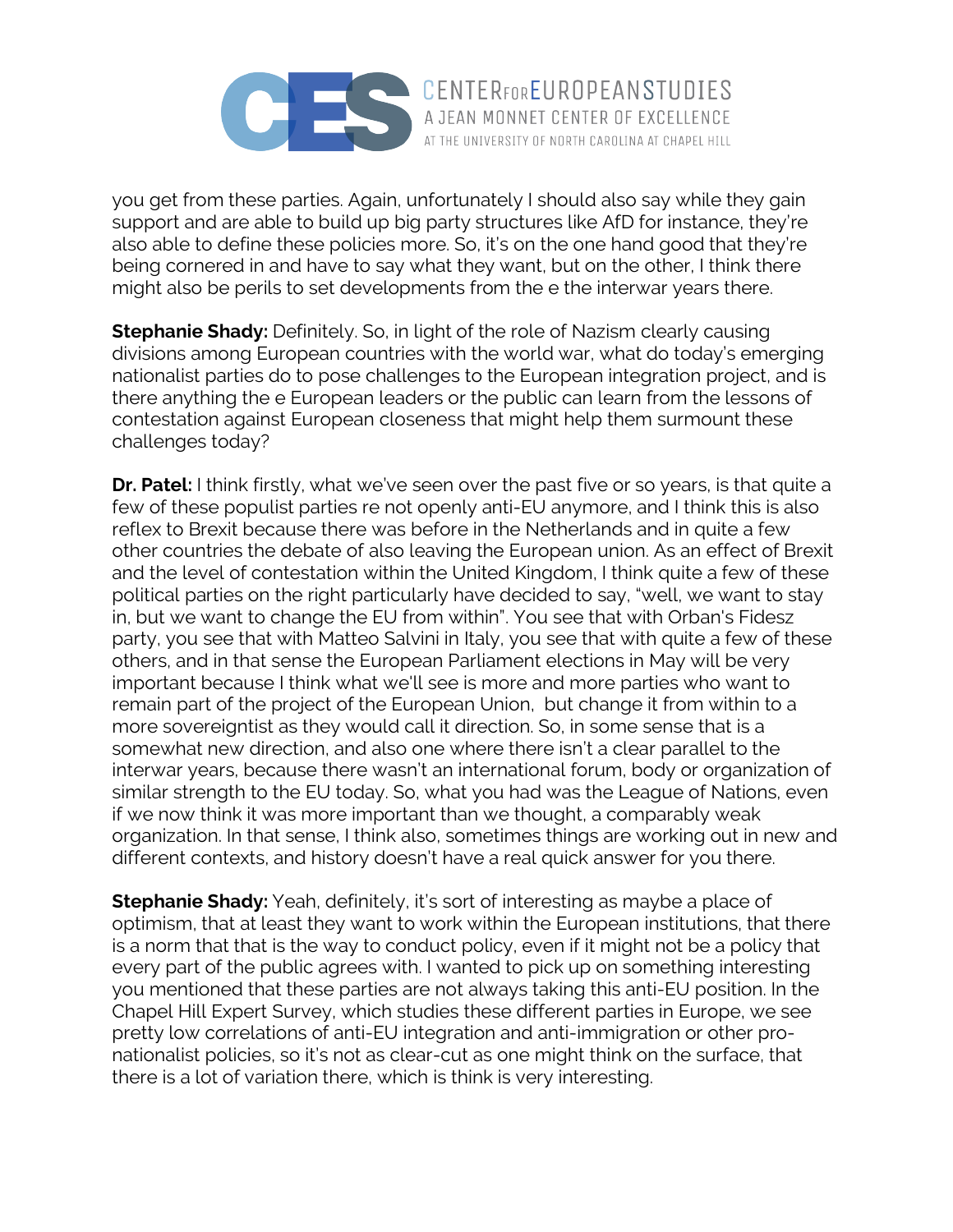

**Dr. Patel:** I fully agree with you, and I think also what we see in that—we had a time when the European political systems had been quite stable, and they have become immensely volatile as of recent years. So also, the positions of parties, of movements changes quite quickly, quite rapidly. That makes that research all the more interesting and important, because coalitions and positions will change so rapidly, that one really needs to know where these different organizations and parties actually stand.

AT THE UNIVERSITY OF NORTH CAROLINA AT CHAPEL HILL

**Stephanie Shady:** Absolutely, and it's important to keep track of the changes over time.

You also talked a little bit about U.S. and European relations last night in your talk. And last year you published a book called Nazism Across Borders: The Social Policies of the Third Reich and their Global Appeal, which was an edited volume. This book discussed ways that the Nazi party in Germany exported parts of their social policy and their model worldwide. Could you share some of the core themes from that book? What are your key takeaways from it?

**Dr. Patel:** I'd be happy to. First, I'd like to say that this is an edited volume as you just said that I did with Sandrine Kott a Swiss-Franc scholar who is based at the university of Geneva and NYU at the moment. And with Sandrine I am part of a group of historians who are working on the history of the German ministry of labor under Nazism. On different kinds of policies that the Nazis did, Sandrine and I felt that it is very important to look at the international dimensions Nazi policy. Why? Because the German kaiserriech already since the 1870s had been propagating its social policy as an international model. So, these are these Bismarck reforms on all kinds of insurance schemes that the Nazis also capitalized on, and where they added their own brand of social policies and it's interesting to see that against the backdrop of the great depression, a lot of countries were really interested in what the Nazis were doing, not only dictatorships like fascist Italy or Japan, but also for instance the United States. This is also part of my earlier research on the 1930s where I was able to show that for instance president Roosevelt was quite interested in Nazi social policies and asked for reports about them.

**Stephanie Shady:** That is very interesting, I had never really thought about that. Clearly this is an example of a different side of a very nationalist party that we don't often see, looking back in history. With these new nationalist parties starting to at least inch their way into European governments, albeit not necessarily the majority, are there any responses that you might anticipate from other countries in Europe? Are there other countries where there are parties learning from these nationalist parties?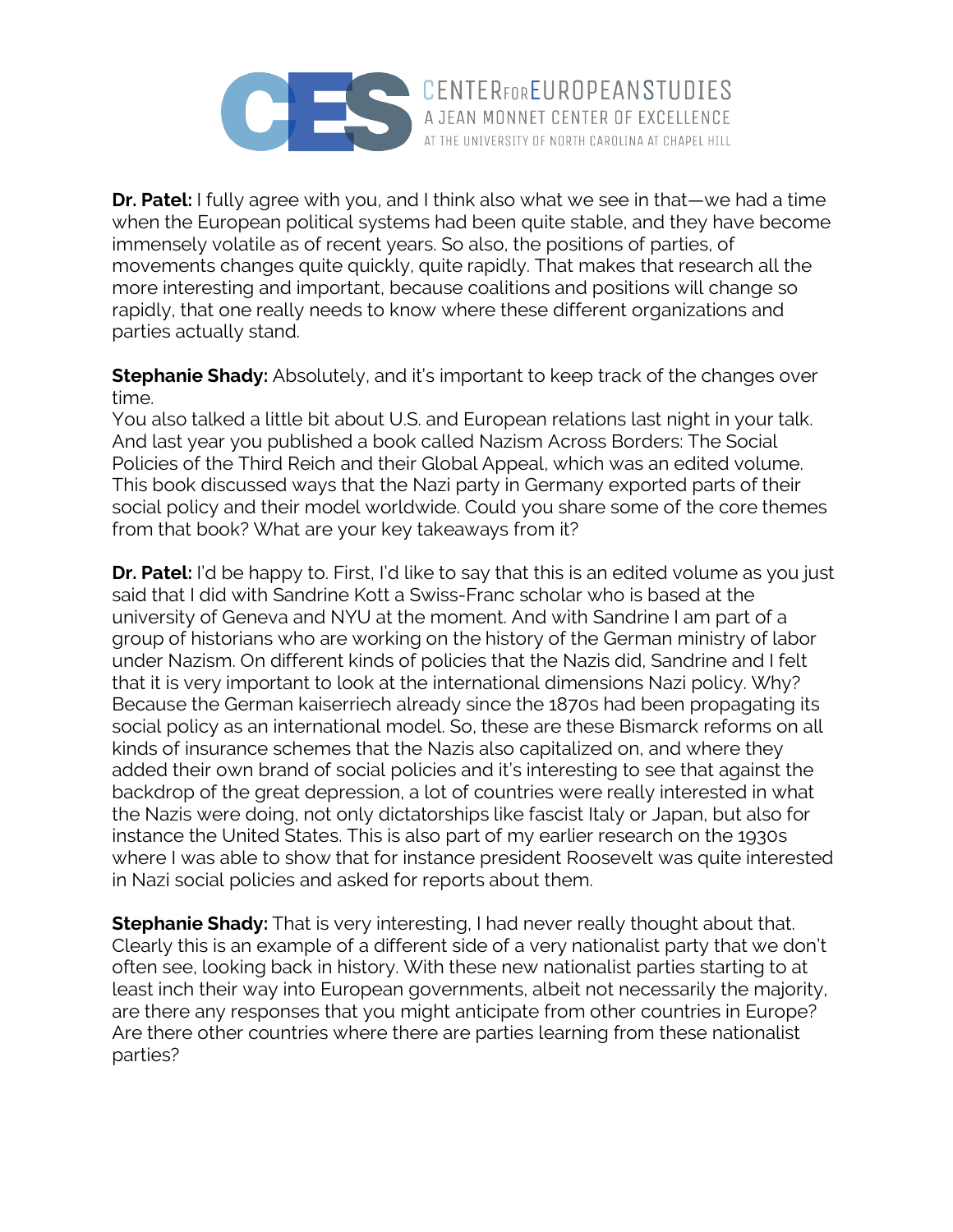

**Dr. Patel:** I think what we see is that quite a few of these nationalist parties work together. Again, Steve Bannon, as w also now know plays a certain role in this, and has said publicly that he wants to play a role in the cooperation amongst these parties in the runup for the European Parliament elections we still have to see how powerful that's going to be, but we see something that was also happening in the 1920s and 30s: that also very rightist nationalist parties can work together and form coalitions. So, in that sense there I think that we need to watch that very carefully, and see how they would come together. At this stage, if you talk about the European Parliament, it is interesting that these parties are split over various political families. So Orban's party, Fidesz, is still part of the conservative party group, and just over the past few days, there was intense conflict over that very fact due to his strong criticism of Commission President Juncker. That is very interesting—you could say that they're split, and that could be seen as an advantage, because that weakens them, but you could also say they become ever more influential because they are spread all over the system. That is, I think a very interesting tendency that we have to watch further.

**Stephanie Shady:** Yes, absolutely, it's interesting that they can maybe export a few tactics or positions from a platform into more traditional mainstream conservative parties.

**Dr. Patel:** That is what we've seen already in the past years on migration issues and other questions.

**Stephanie Shady:** Yes absolutely, especially in Germany. Great! Well, thank you so much for answering all these questions. Are there any final takeaways or thoughts that you really want listeners in the public or in schools to understand about European integration from a more historical perspective that you want people to take away?

**Dr. Patel:** I think that from an American point of view, It is sometimes very difficult to understand what the EU actually is, and I share that point fully, it is very difficult, and I think that Europeans are not always very good at making that clearer to others, but I think that it is also a very interesting experience that will hopefully interest Americans more to see where an important partner over those past six seven eight decades of postwar history is going to, and where future forms of cooperation could actually lie. So, for that reason I think the podcast is great, and I wish you good luck with the next steps, because this is work, and these are discussions that I think we need to have, not only in America, not only in Europe, but also transatlantic.

**Stephanie Shady:** Great, thank you so much. Yes, we really hope this podcast helps reach, especially, American audiences that might be less familiar with these topics. I